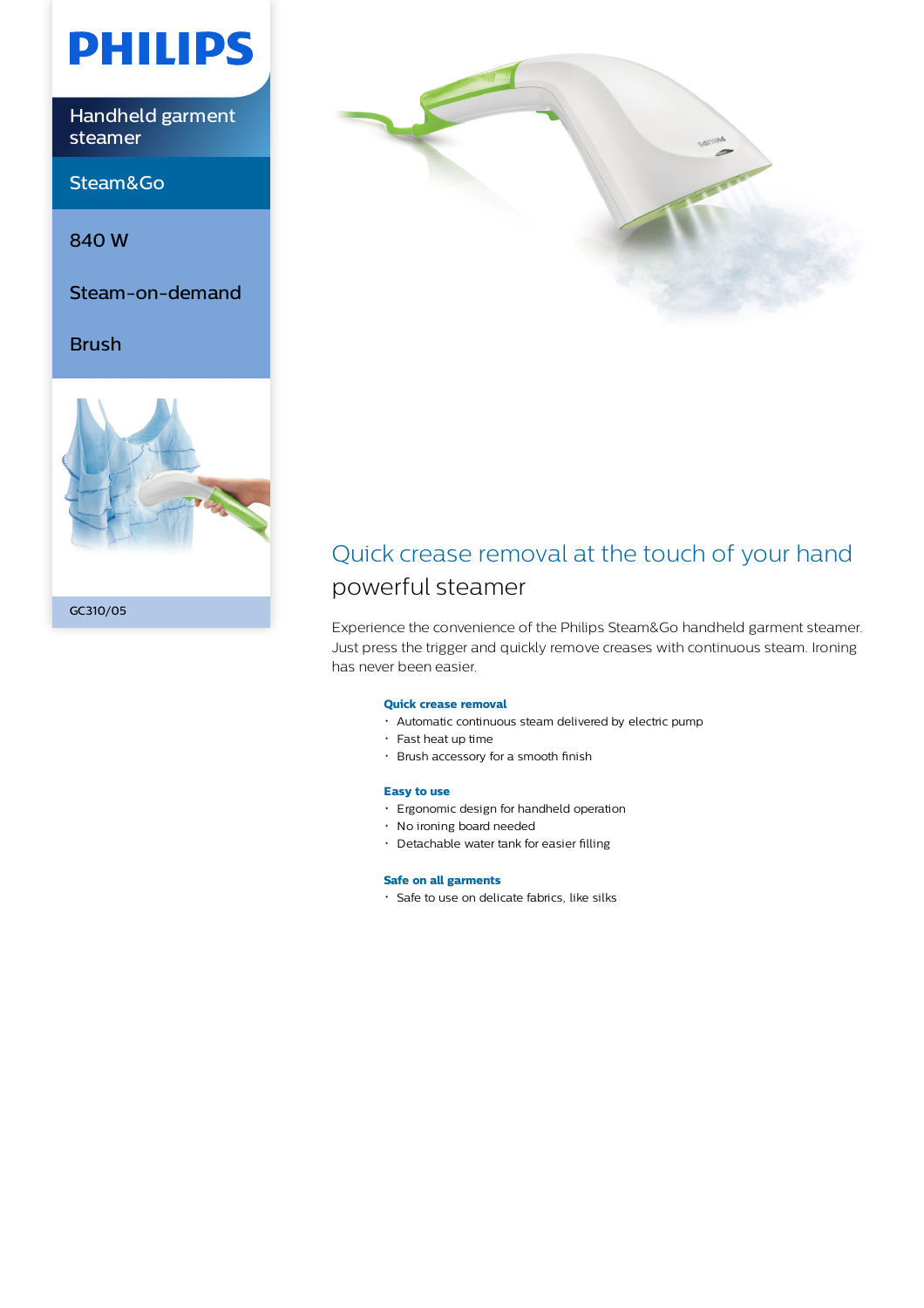## **Highlights**

#### **Automatic continuous steam**



Electric pump provides continuous steam for easy and quick crease removal.

#### **Fast heat up time**



The steamer is ready to use within seconds.

#### **Brush accessory**



Use the brush accessory with thicker garments like coats for better steam penetration and a smoother finish.

#### **Ergonomic design**



The handheld steamer is light and comfortable to use thanks to the ergonomic and compact design. Just press the trigger and quickly remove creases with continuous steam.

#### **No ironing board needed**



By using the steamer you do not need an ironing board anymore, which makes ironing hassle-free.

**Detachable water tank**



Detachable water tank for easier filling.

#### **Even for delicates like silks**



The steamer is safe to use on all garments. It is a great solution for delicate fabrics like silks.